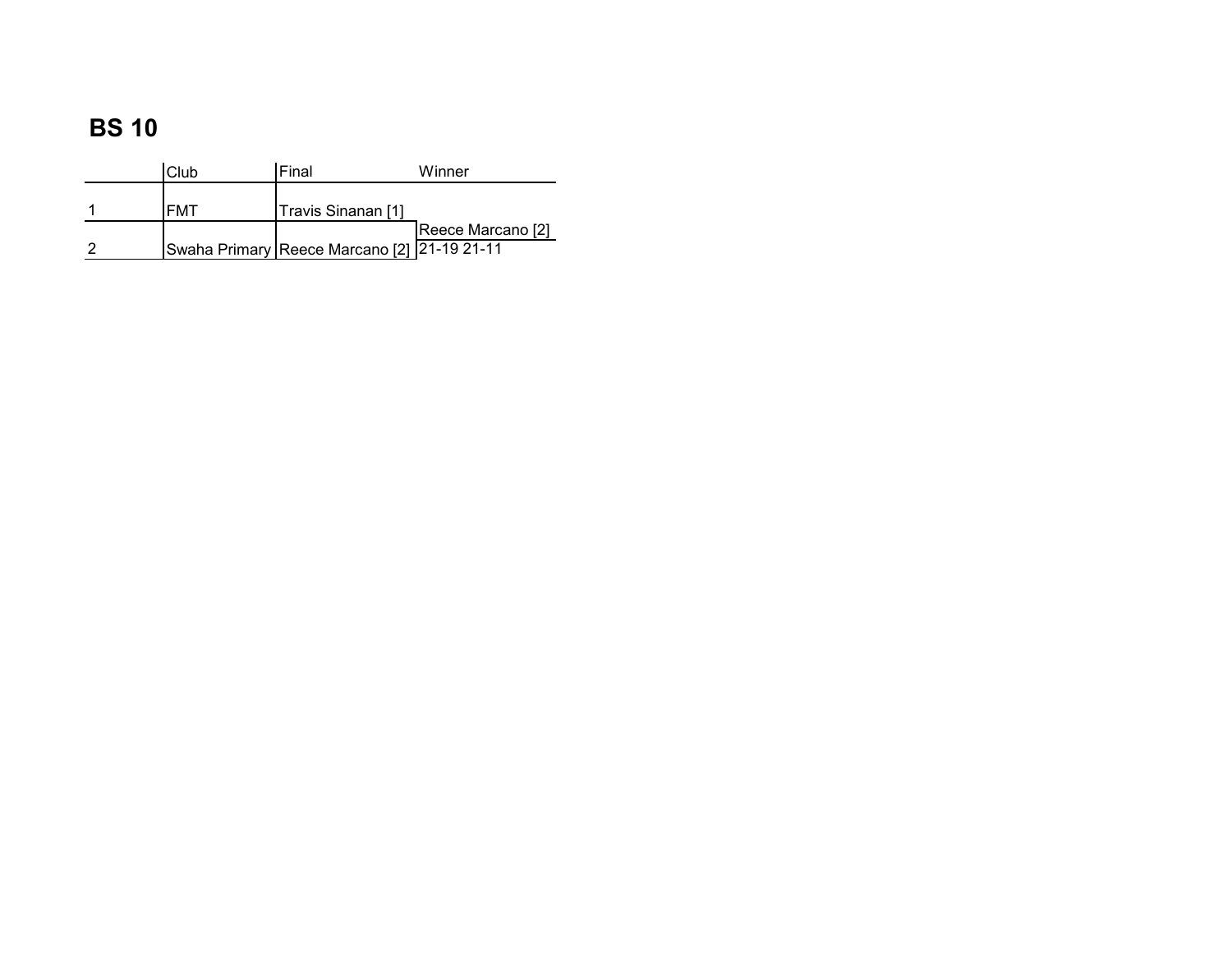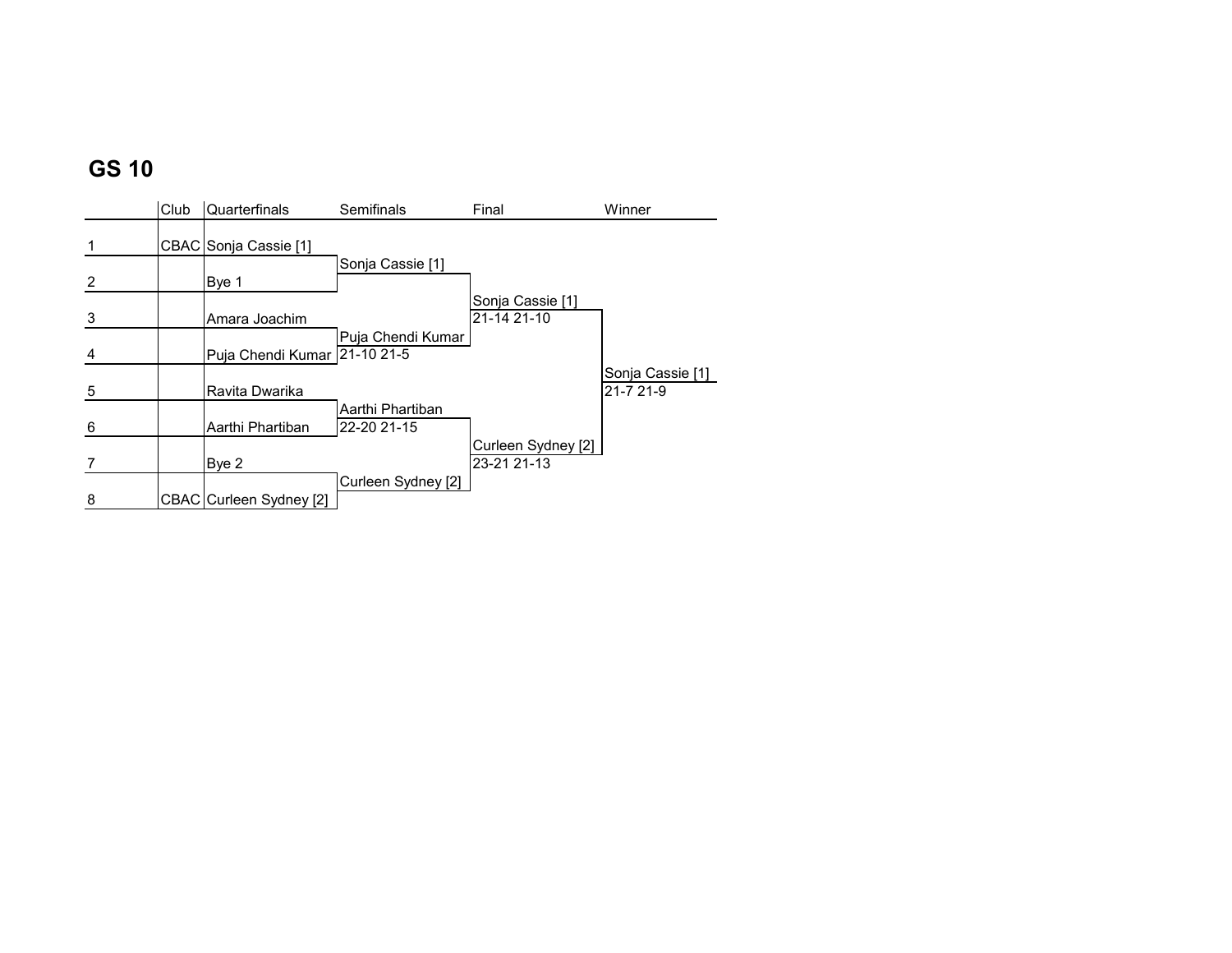# **GD 10**

|                | Club                           |                   |             |                         |             |      |
|----------------|--------------------------------|-------------------|-------------|-------------------------|-------------|------|
|                | <b>CBAC</b>                    | Curleen Sydney    |             |                         |             |      |
|                | CBAC                           | Sonja Cassie      |             | 21-11 21-10 21-10 21-12 |             |      |
|                |                                | Aarthi Phartiban  |             |                         |             |      |
| $\overline{2}$ |                                | Ravita Dwarika    | 11-21 10-21 |                         | 18-21 16-21 |      |
|                |                                | Amara Joachim     |             |                         |             |      |
| 3              |                                | Puja Chendi Kumar |             | 10-21 12-21 21-18 21-16 |             |      |
|                | Standings                      | <b>Pts</b>        | G+          | G-                      | $P+$        | $P-$ |
|                |                                |                   |             |                         |             | 4    |
| 1              | Curleen SydneySonja Cassie     | 2                 | 4           | 0                       | 84          |      |
|                |                                |                   |             |                         |             |      |
| $\overline{2}$ | Amara JoachimPuja Chendi Kumar |                   | 2           | 2                       | 64          | 6    |
|                |                                |                   |             |                         |             | 8    |
| 3              | Aarthi PhartibanRavita Dwarika | $\Omega$          | 0           | 4                       | 55          | 4    |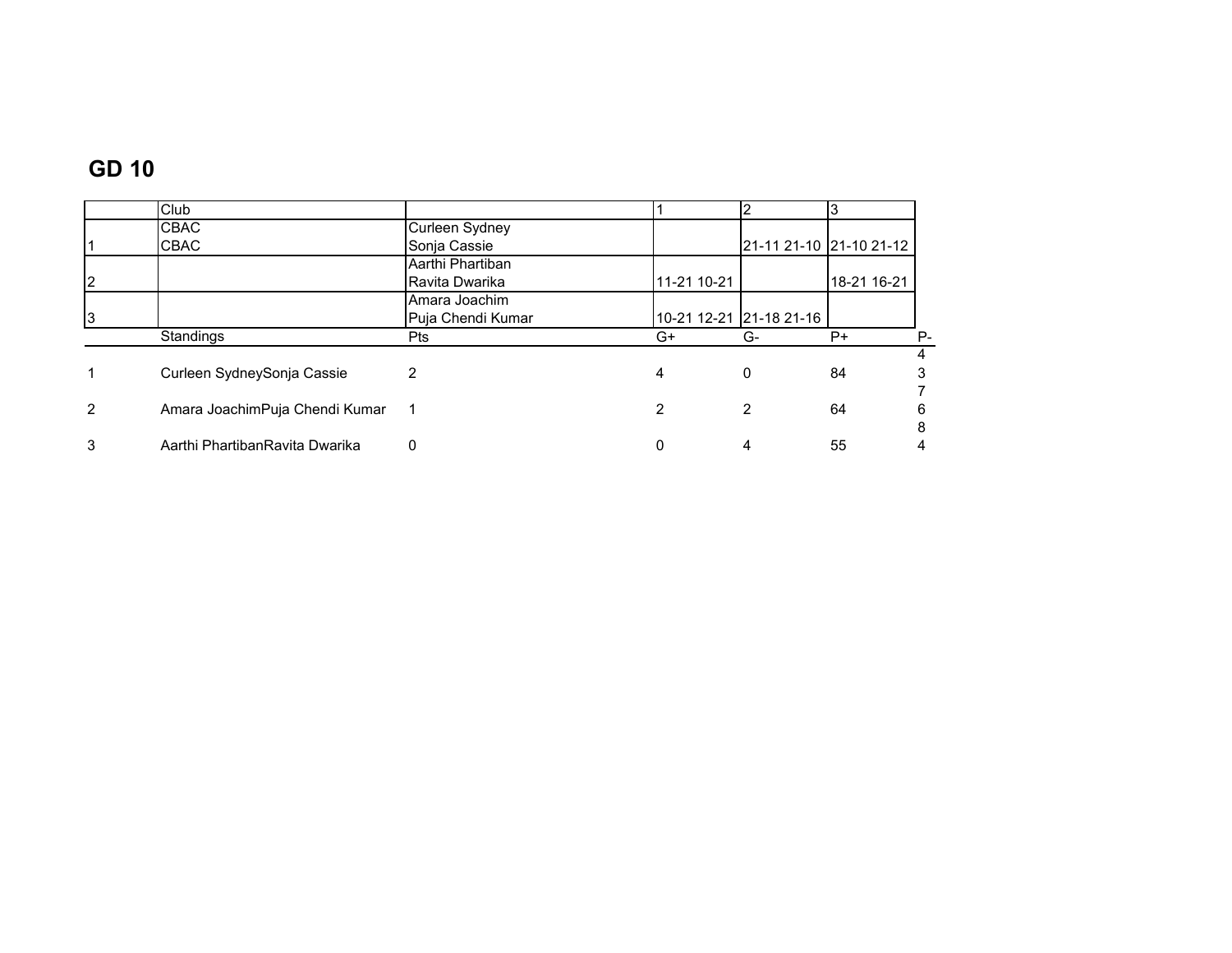|                | Club                                     | Round 1               | Quarterfinals                 | Semifinals                           | Final                                      | Winner                          |
|----------------|------------------------------------------|-----------------------|-------------------------------|--------------------------------------|--------------------------------------------|---------------------------------|
| $\mathbf{1}$   | <b>FMT</b>                               | Vance Juteram [1]     |                               |                                      |                                            |                                 |
| $\overline{2}$ |                                          | Bye 1                 | Vance Juteram [1]             |                                      |                                            |                                 |
| $\frac{3}{2}$  | <b>CBAC</b>                              | Sydney Johnson        |                               | Vance Juteram [1]<br>$21 - 721 - 11$ |                                            |                                 |
| $\overline{4}$ |                                          | Bye 5                 | Sydney Johnson                |                                      |                                            |                                 |
| $\overline{5}$ | Cristars                                 | Mitchell Baboolal     |                               |                                      | Vance Juteram [1]<br>21-16 21-18           |                                 |
| 6              |                                          | Bye 3                 | Mitchell Baboolal             |                                      |                                            |                                 |
| $\frac{7}{2}$  | North Oropuche Govt Primary Zion St Rose |                       | Zion St Rose                  | Zion St Rose<br>$21-321-2$           |                                            |                                 |
| $\frac{8}{1}$  |                                          | Bye 7                 |                               |                                      |                                            |                                 |
| $\frac{9}{2}$  | <b>FMT</b>                               | <b>Alkalif Blake</b>  |                               |                                      |                                            | Vance Juteram [1]<br>21-15 21-7 |
| 10             | <b>Shuttle Force</b>                     | Marcus Alfonzo        | Marcus Alfonzo<br>21-16 21-19 |                                      |                                            |                                 |
| 11             |                                          | Bye 4                 |                               | Marcus Alfonzo<br>$21-421-2$         |                                            |                                 |
| $\frac{12}{1}$ |                                          | Matthaus Joachim      | Matthaus Joachim              |                                      |                                            |                                 |
| 13             |                                          | Bye 6                 |                               |                                      | <b>Travis Sinanan</b><br>24-26 22-20 21-17 |                                 |
| 14             | <b>FMT</b>                               | <b>Travis Sinanan</b> | <b>Travis Sinanan</b>         |                                      |                                            |                                 |
| 15             |                                          | Bye 2                 |                               | <b>Travis Sinanan</b><br>21-16 21-17 |                                            |                                 |
| 16             | CBAC                                     | Stephon Butcher [2]   | Stephon Butcher [2]           |                                      |                                            |                                 |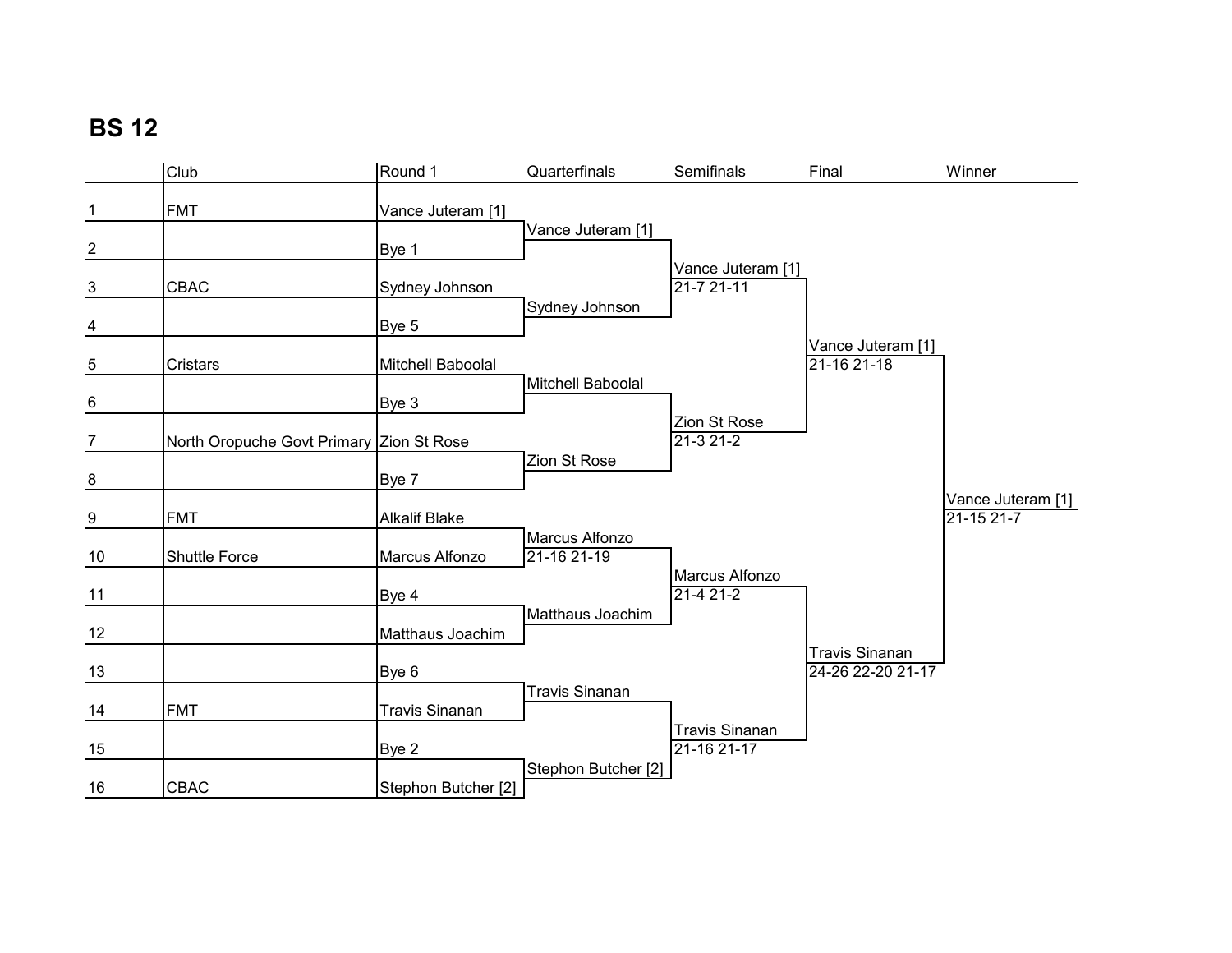|                | Club              |                     |             |                         |                         |    |
|----------------|-------------------|---------------------|-------------|-------------------------|-------------------------|----|
|                | Samurai           | Waynetta Thomas [1] |             |                         | 21-18 21-13 24-22 21-15 |    |
| $\overline{2}$ | CBAC              | Sonja Cassie [2]    | 18-21 13-21 |                         | 21-10 21-11             |    |
| 3              | CBAC              | Curleen Sydney [3]  |             | 22-24 15-21 10-21 11-21 |                         |    |
|                | Standings         | Pts                 | G+          | G-                      | P+                      | Р- |
|                |                   |                     |             |                         |                         | 6  |
|                | Waynetta Thomas 2 |                     |             |                         | 87                      |    |
|                |                   |                     |             |                         |                         | 6  |
| 2              | Sonja Cassie      |                     |             |                         | 73                      |    |
|                |                   |                     |             |                         |                         | 8  |
| 3              | Curleen Sydney    |                     |             |                         | 58                      |    |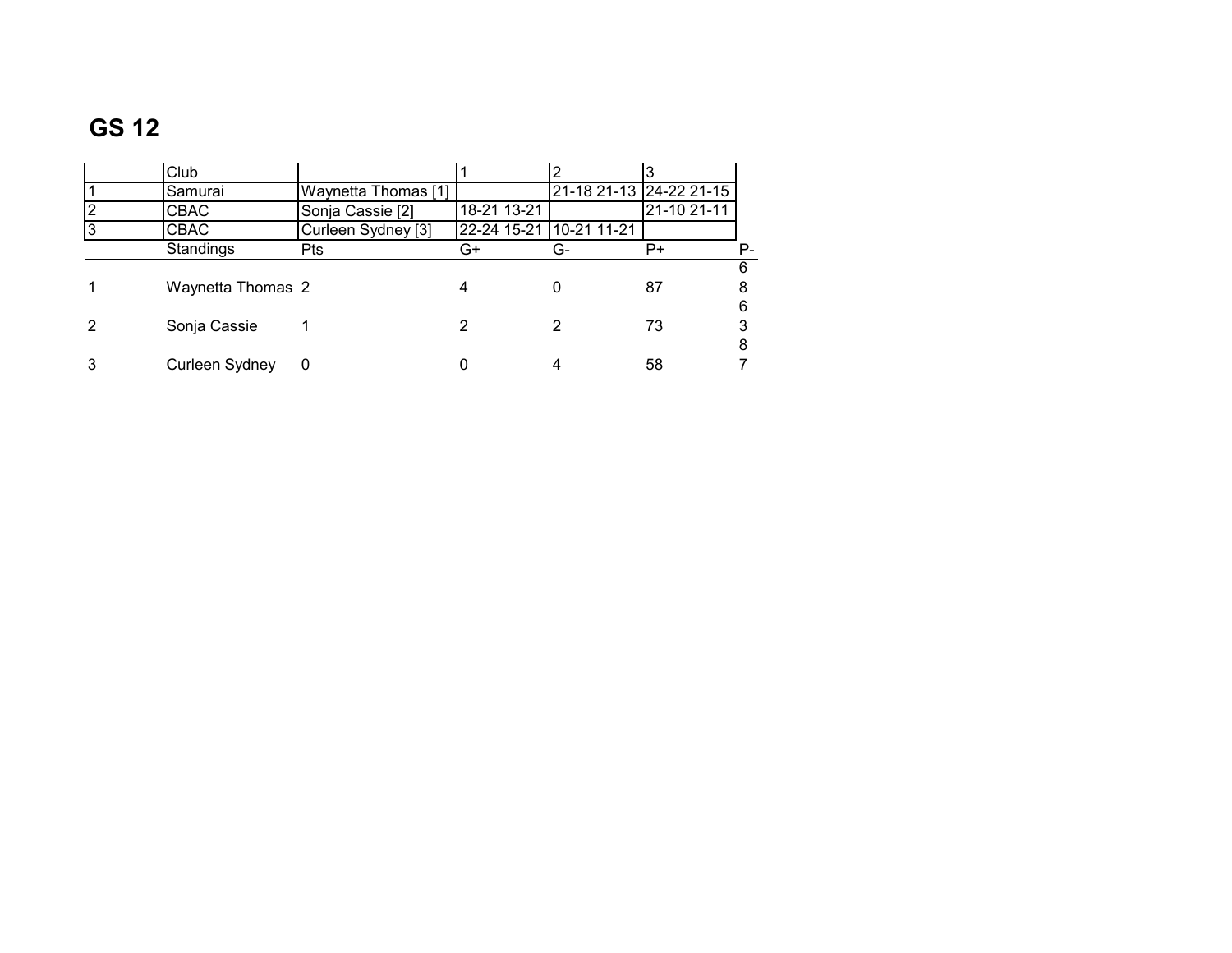# **XD 12**

|   | Club                         |                     |                   |                               |            |
|---|------------------------------|---------------------|-------------------|-------------------------------|------------|
|   | <b>CBAC</b>                  | Sonja Cassie [1]    |                   |                               |            |
|   | CBAC                         | Stephon Butcher     |                   | 16-21 22-20 14-21 21-17 21-12 |            |
|   | Samurai                      | Waynetta Thomas [2] |                   |                               |            |
| 2 | <b>FMT</b>                   | Vance Juteram       | 21-16 20-22 21-14 |                               | 21-7 21-17 |
|   | <b>CBAC</b>                  | Curleen Sydney [3]  |                   |                               |            |
| 3 | <b>CBAC</b>                  | Sydney Johnson      | 17-21 12-21       | 7-21 17-21                    |            |
|   | Standings                    | <b>Pts</b>          | G+                | G-                            | $P+$       |
|   |                              |                     |                   |                               |            |
|   | Waynetta ThomasVance Juteram | $\overline{2}$      |                   |                               | 104        |
|   |                              |                     |                   |                               |            |
| 2 | Sonja CassieStephon Butcher  |                     |                   |                               | 94         |
|   |                              |                     |                   |                               |            |
| 3 | Curleen SydneySydney Johnson | 0                   |                   |                               | 53         |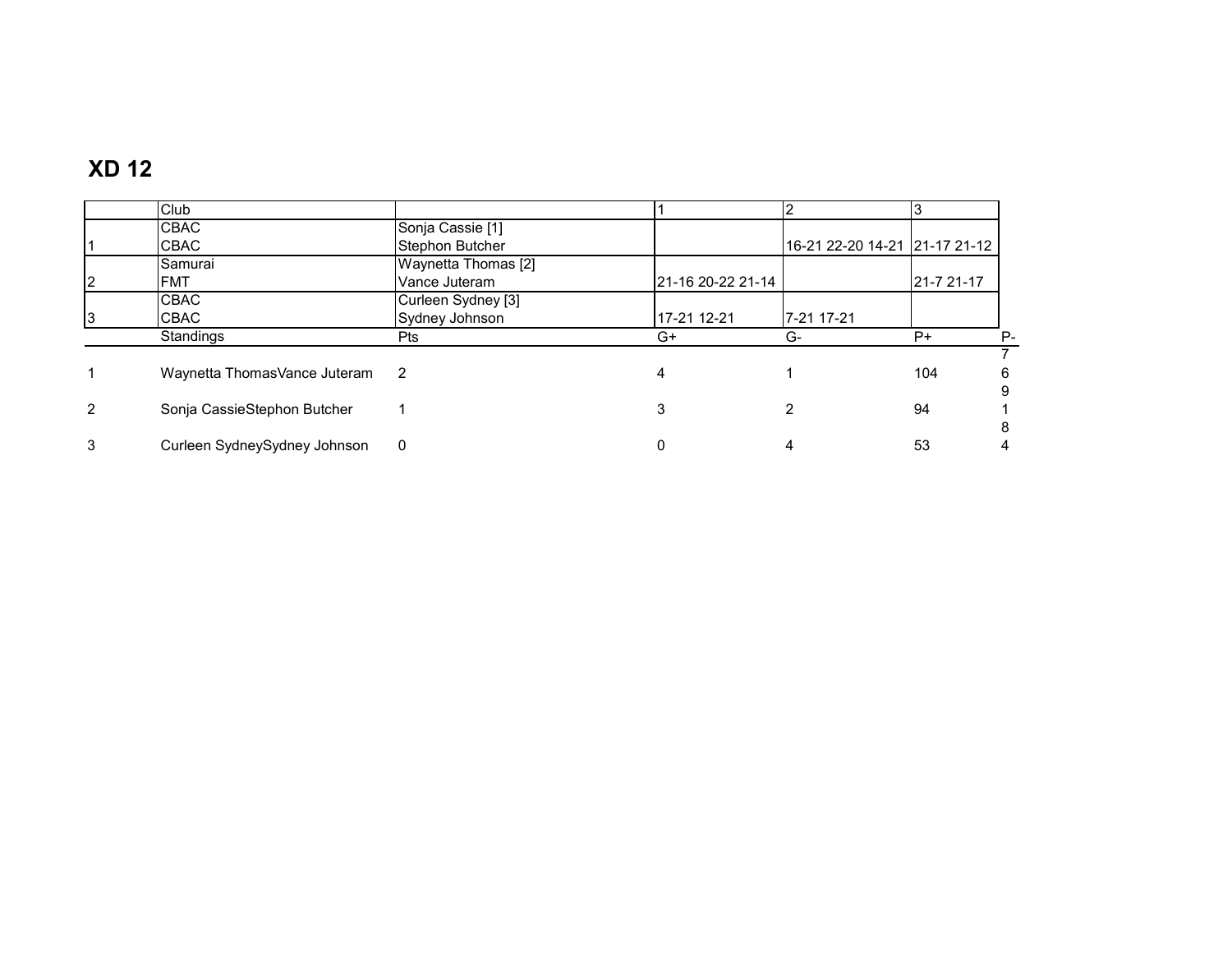### **BD 12**

|                | Club                                     | Semifinals            | Final                 | Winner                |
|----------------|------------------------------------------|-----------------------|-----------------------|-----------------------|
|                | <b>CBAC</b>                              | Sydney Johnson [1]    |                       |                       |
|                | <b>CBAC</b>                              | Stephon Butcher       | Zion St Rose          |                       |
|                | North Oropuche Govt Primary Zion St Rose |                       | <b>Marcus Alfonzo</b> |                       |
| $\overline{2}$ | <b>Shuttle Force</b>                     | Marcus Alfonzo        | 21-18 21-19           | <b>Travis Sinanan</b> |
|                | <b>FMT</b>                               | <b>Travis Sinanan</b> |                       | Reece Marcano         |
| 3              | Swaha Primary                            | Reece Marcano         | Travis Sinanan        | 20-22 24-22 21-18     |
|                | <b>FMT</b>                               | Alkalif Blake [2]     | Reece Marcano         |                       |
| $\overline{4}$ | <b>FMT</b>                               | Vance Juteram         | 21-11 21-19           |                       |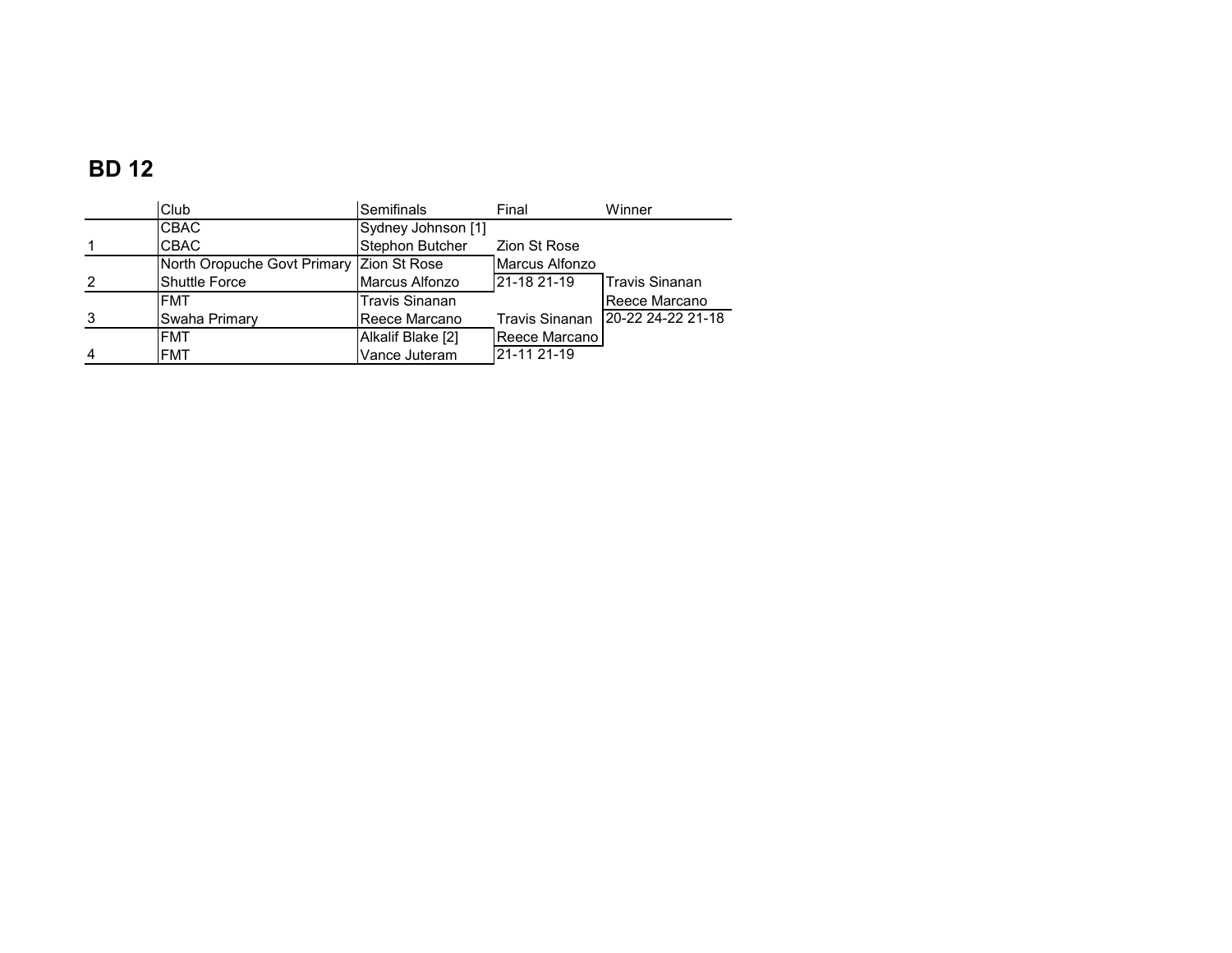|                         | Club                 | Round 1                            | Quarterfinals                  | Semifinals                             | Final                                   | Winner                                   |
|-------------------------|----------------------|------------------------------------|--------------------------------|----------------------------------------|-----------------------------------------|------------------------------------------|
| $\mathbf{1}$            | <b>Shuttle Force</b> | Brandon Khillawan [1]              |                                |                                        |                                         |                                          |
| $\overline{\mathbf{c}}$ |                      | Bye 1                              | Brandon Khillawan [1]          |                                        |                                         |                                          |
| $\mathbf{3}$            | <b>PCC</b>           | Tristan Maharaj                    |                                | Zane Juman<br>21-18 14-21 21-17        |                                         |                                          |
| 4                       | Cristars             | Zane Juman                         | Zane Juman<br>21-12 21-11      |                                        |                                         |                                          |
| $\overline{5}$          | <b>FMT</b>           | Vance Juteram                      |                                |                                        | Zane Juman<br>21-17 16-21 21-19         |                                          |
| 6                       |                      | Bye 3                              | Vance Juteram                  |                                        |                                         |                                          |
| $\overline{7}$          | CBAC                 | Josef Gonzalez                     |                                | Josef Gonzalez<br>21-17 15-21 21-17    |                                         |                                          |
| $\frac{8}{1}$           | Samurai              | Nathaniel Joseph                   | Josef Gonzalez<br>21-11 21-17  |                                        |                                         |                                          |
| $\overline{9}$          |                      | Central Smashers Sathyadeep Marajh |                                |                                        |                                         | Ihsaan Furlonge [2]<br>21-19 17-21 21-15 |
| 10                      | <b>PCC</b>           | Raydon Baboolal                    | Raydon Baboolal<br>21-8 21-17  |                                        |                                         |                                          |
| 11                      | CBAC                 | Leon Cassie                        |                                | Leon Cassie<br>$21 - 1721 - 14$        |                                         |                                          |
| 12                      | Samurai              | <b>Brandon Graham</b>              | Leon Cassie<br>$21 - 721 - 12$ |                                        |                                         |                                          |
| $\underline{13}$        | <b>Shuttle Force</b> | <b>Michael Constantine</b>         |                                |                                        | Ihsaan Furlonge [2]<br>$21 - 1121 - 11$ |                                          |
| 14                      | CBAC                 | Khadeem Ali                        | Khadeem Ali<br>21-14 21-17     |                                        |                                         |                                          |
| 15                      |                      | Bye 2                              |                                | Ihsaan Furlonge [2]<br>$21 - 1721 - 8$ |                                         |                                          |
| 16                      | Cristars             | Ihsaan Furlonge [2]                | Ihsaan Furlonge [2]            |                                        |                                         |                                          |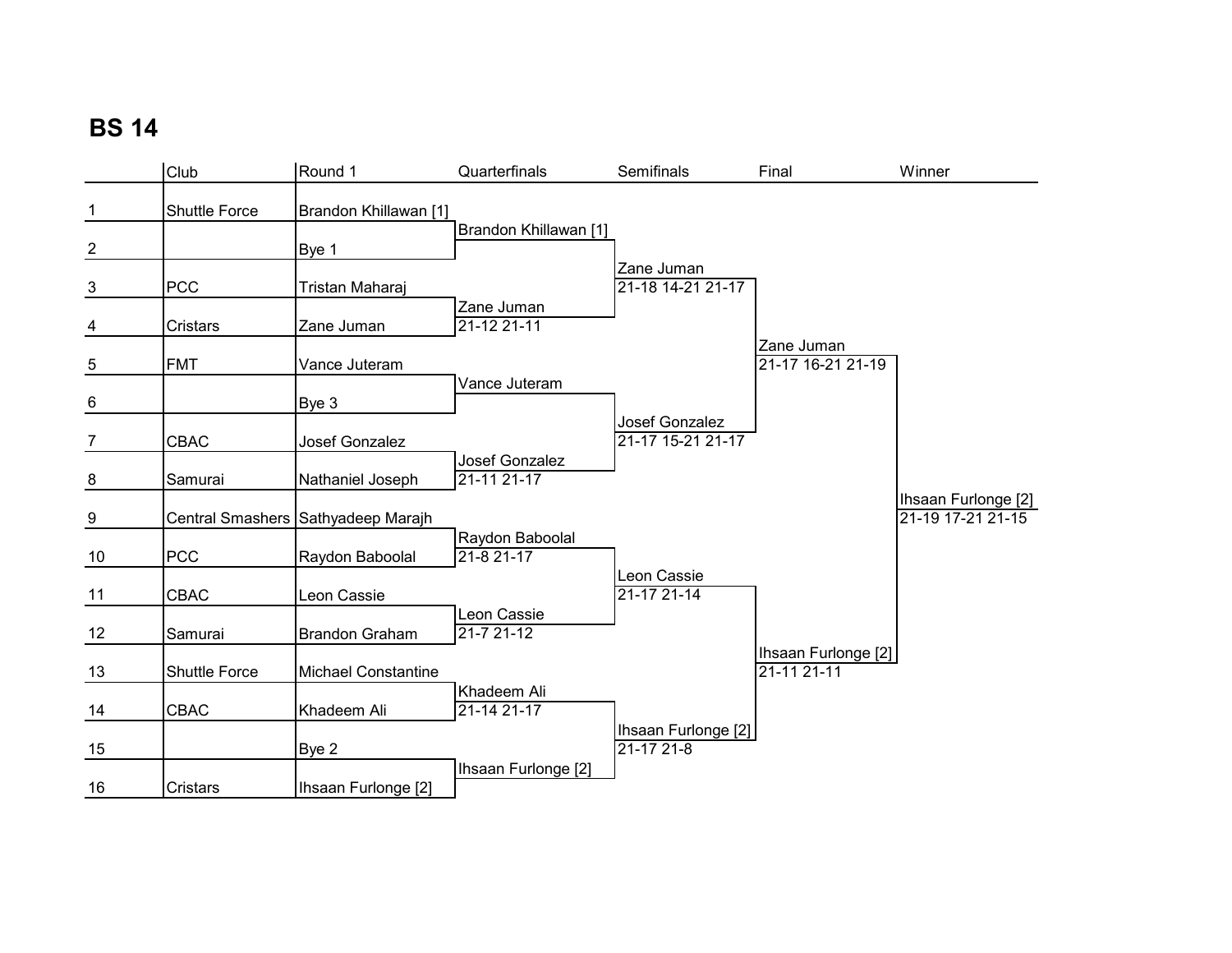|                 | Club                                             | Quarterfinals       | Semifinals                    | Final                                    | Winner                                   |
|-----------------|--------------------------------------------------|---------------------|-------------------------------|------------------------------------------|------------------------------------------|
| $\mathbf{1}$    | <b>CBAC</b>                                      | Ananda Ramsingh [1] |                               |                                          |                                          |
| $\overline{2}$  |                                                  | Bye 1               | Ananda Ramsingh [1]           |                                          |                                          |
| 3               | Samurai                                          | Shania Lee          |                               | Ananda Ramsingh [1]<br>21-4 21-3         |                                          |
| 4               |                                                  | Bye 3               | Shania Lee                    |                                          |                                          |
| $5\phantom{.0}$ | <b>CBAC</b>                                      | Sandhya Cassie      |                               |                                          | Ananda Ramsingh [1]<br>21-16 19-21 21-14 |
| 6               | <b>Cristars</b>                                  | Chequeda De Boulet  | Sandhya Cassie<br>21-15 21-11 |                                          |                                          |
| $\overline{7}$  |                                                  | Bye 2               |                               | Curtisha Cudioe [2]<br>10-21 21-13 21-17 |                                          |
| 8               | Sangre Grande Govt Secondary Curtisha Cudioe [2] |                     | Curtisha Cudioe [2]           |                                          |                                          |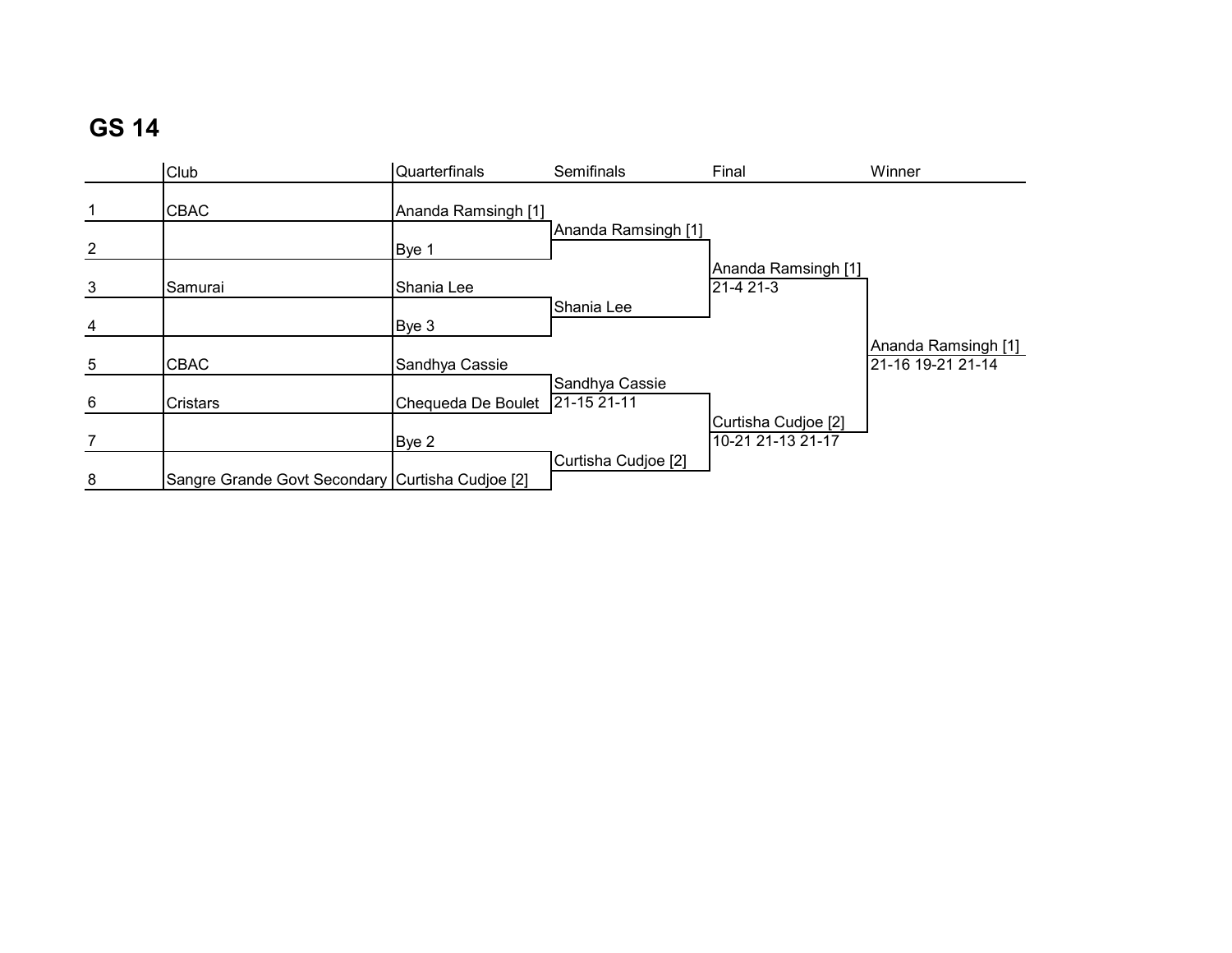### **XD 14**

|   | Club                         | Quarterfinals         | Semifinals          | Final               | Winner              |
|---|------------------------------|-----------------------|---------------------|---------------------|---------------------|
|   | CBAC                         | Ananda Ramsingh [1]   |                     |                     |                     |
|   | CBAC                         | Leon Cassie           | Ananda Ramsingh [1] |                     |                     |
|   |                              |                       | Leon Cassie         |                     |                     |
| 2 |                              | Bye 1                 |                     | Ananda Ramsingh [1] |                     |
|   | Cristars                     | Chequeda De Boulet    |                     | Leon Cassie         |                     |
| 3 | Cristars                     | Ihsaan Furlonge       | Chequeda De Boulet  | 21-16 21-15         |                     |
|   | Samurai                      | Waynetta Thomas       | Ihsaan Furlonge     |                     |                     |
| 4 | Samurai                      | Nathaniel Joseph      | 21-3 21-7           |                     | Ananda Ramsingh [1] |
|   | Sangre Grande Govt Secondary | Curtisha Cudjoe       |                     |                     | Leon Cassie         |
| 5 | <b>Shuttle Force</b>         | Brandon Khillawan     | Curtisha Cudjoe     |                     | 17-21 21-17 21-16   |
|   | Samurai                      | Shania Lee            | Brandon Khillawan   |                     |                     |
| 6 | Samurai                      | <b>Brandon Graham</b> | 21-3 21-13          | Curtisha Cudioe     |                     |
|   |                              |                       |                     | Brandon Khillawan   |                     |
| 7 |                              | Bye 2                 | Sandhya Cassie [2]  | 21-9 21-19          |                     |
|   | <b>CBAC</b>                  | Sandhya Cassie [2]    | Khadeem Ali         |                     |                     |
| 8 | CBAC                         | Khadeem Ali           |                     |                     |                     |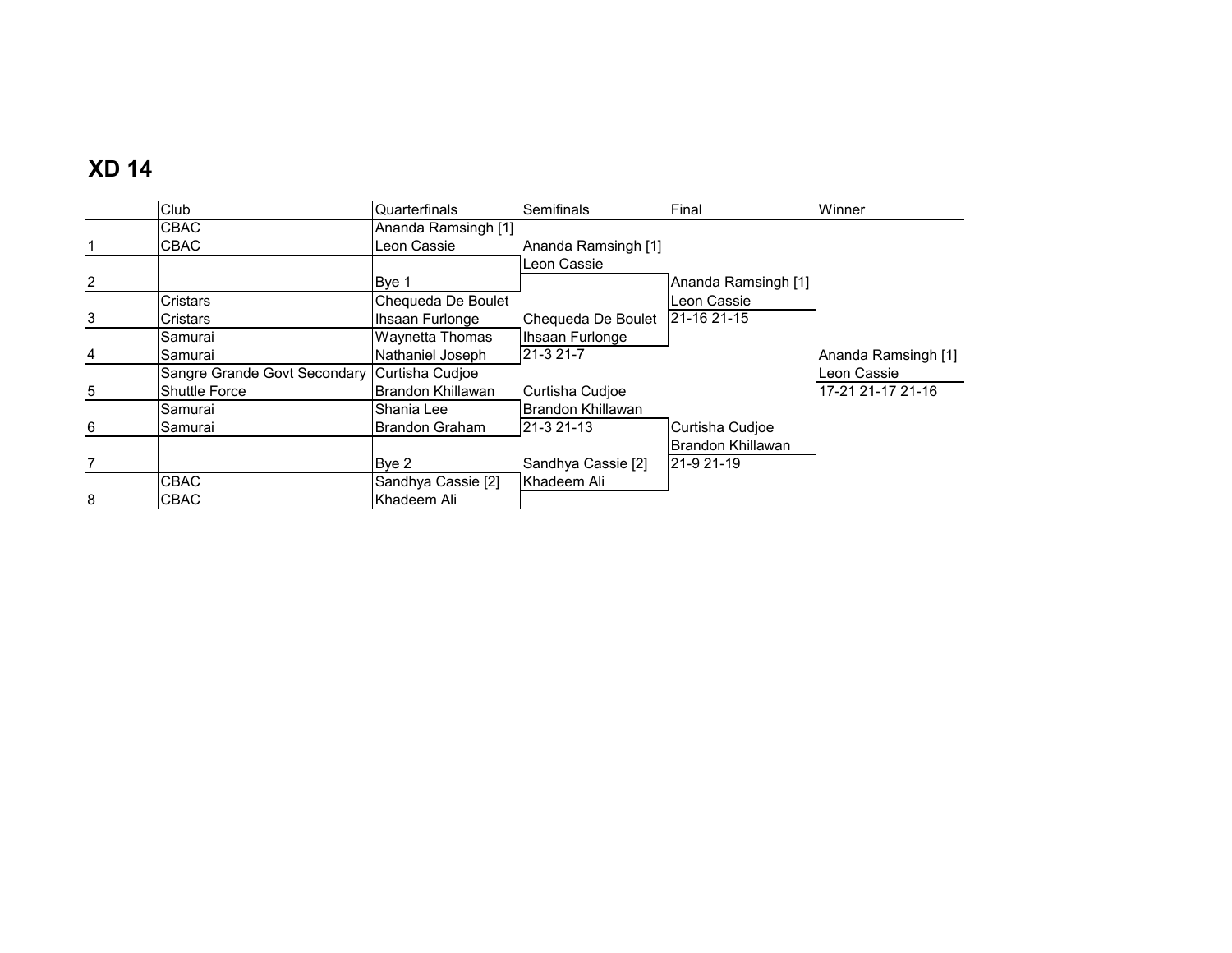### **BD 14**

|   | Club        | Quarterfinals                            | Semifinals      | Final           | Winner          |
|---|-------------|------------------------------------------|-----------------|-----------------|-----------------|
|   |             | Cristars Zane Juman [1]                  |                 |                 |                 |
|   | Cristars    | Ihsaan Furlonge                          | Zane Juman [1]  |                 |                 |
|   |             |                                          | Ihsaan Furlonge |                 |                 |
| 2 |             | Bye 1                                    |                 | Zane Juman [1]  |                 |
|   | <b>CBAC</b> | Josef Gonzalez                           |                 | Ihsaan Furlonge |                 |
| 3 | <b>CBAC</b> | Stephon Butcher                          | Josef Gonzalez  | 21-18 21-9      |                 |
|   |             |                                          | Stephon Butcher |                 |                 |
| 4 |             | Bye 3                                    |                 |                 | Zane Juman [1]  |
|   | <b>PCC</b>  | Tristan Maharaj                          |                 |                 | Ihsaan Furlonge |
| 5 | <b>PCC</b>  | Raydon Baboolal Tristan Maharai          |                 |                 | 21-16 21-5      |
|   |             | Samurai Nathaniel Joseph Raydon Baboolal |                 |                 |                 |
| 6 |             | Samurai Brandon Graham 21-16 21-9        |                 | Khadeem Ali [2] |                 |
|   |             |                                          |                 | Leon Cassie     |                 |
|   |             | Bye 2                                    | Khadeem Ali [2] | W.O.            |                 |
|   | CBAC        | Khadeem Ali [2]                          | Leon Cassie     |                 |                 |
| 8 | <b>CBAC</b> | Leon Cassie                              |                 |                 |                 |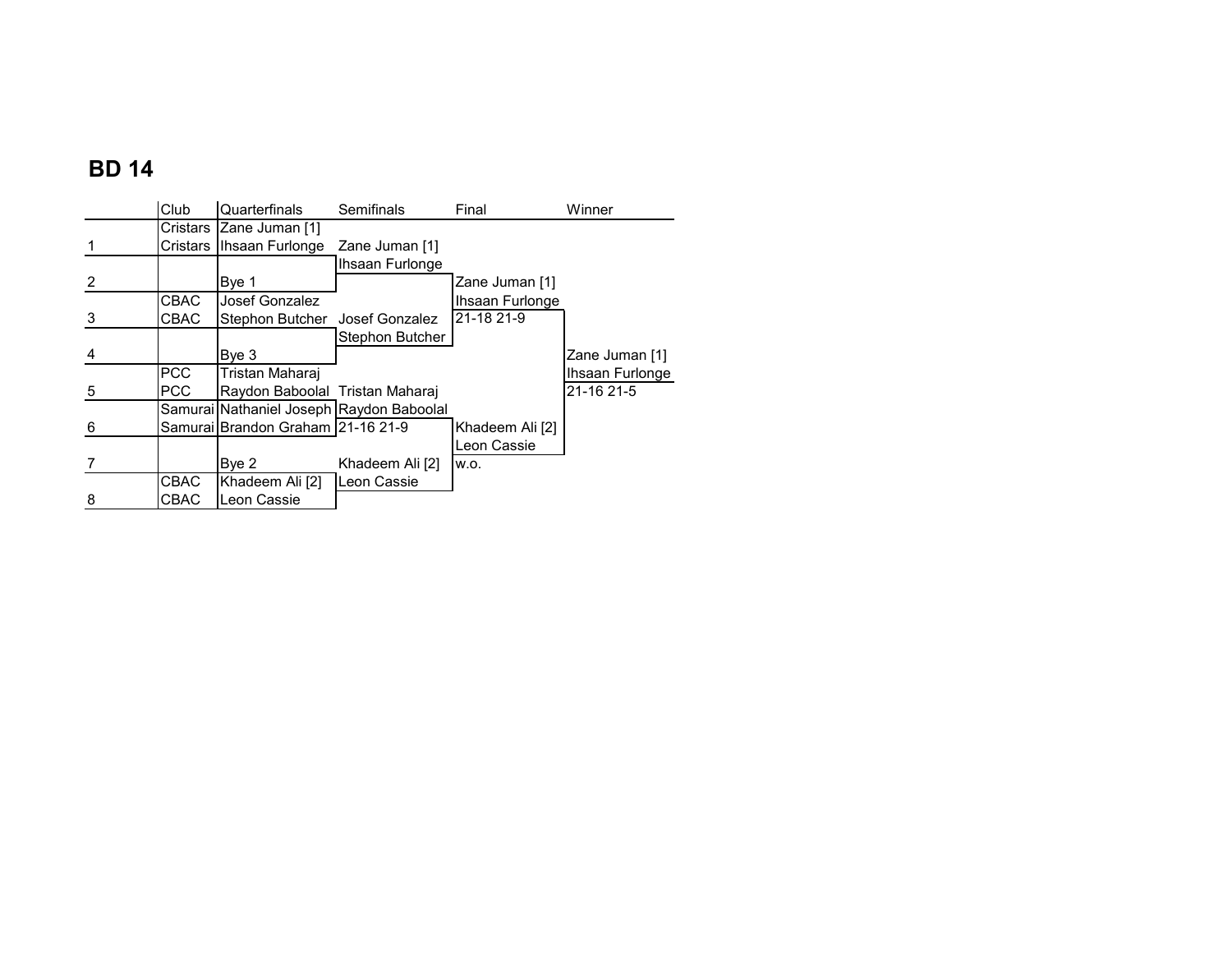### **GD 14**

| Club        | Final                   | Winner             |
|-------------|-------------------------|--------------------|
| <b>CBAC</b> | Sandhya Cassie [1]      |                    |
| <b>CBAC</b> | Ananda Ramsingh         | Sandhya Cassie [1] |
|             | Samurai Shania Lee      | Ananda Ramsingh    |
|             | Samurai Waynetta Thomas | 121-6 21-14        |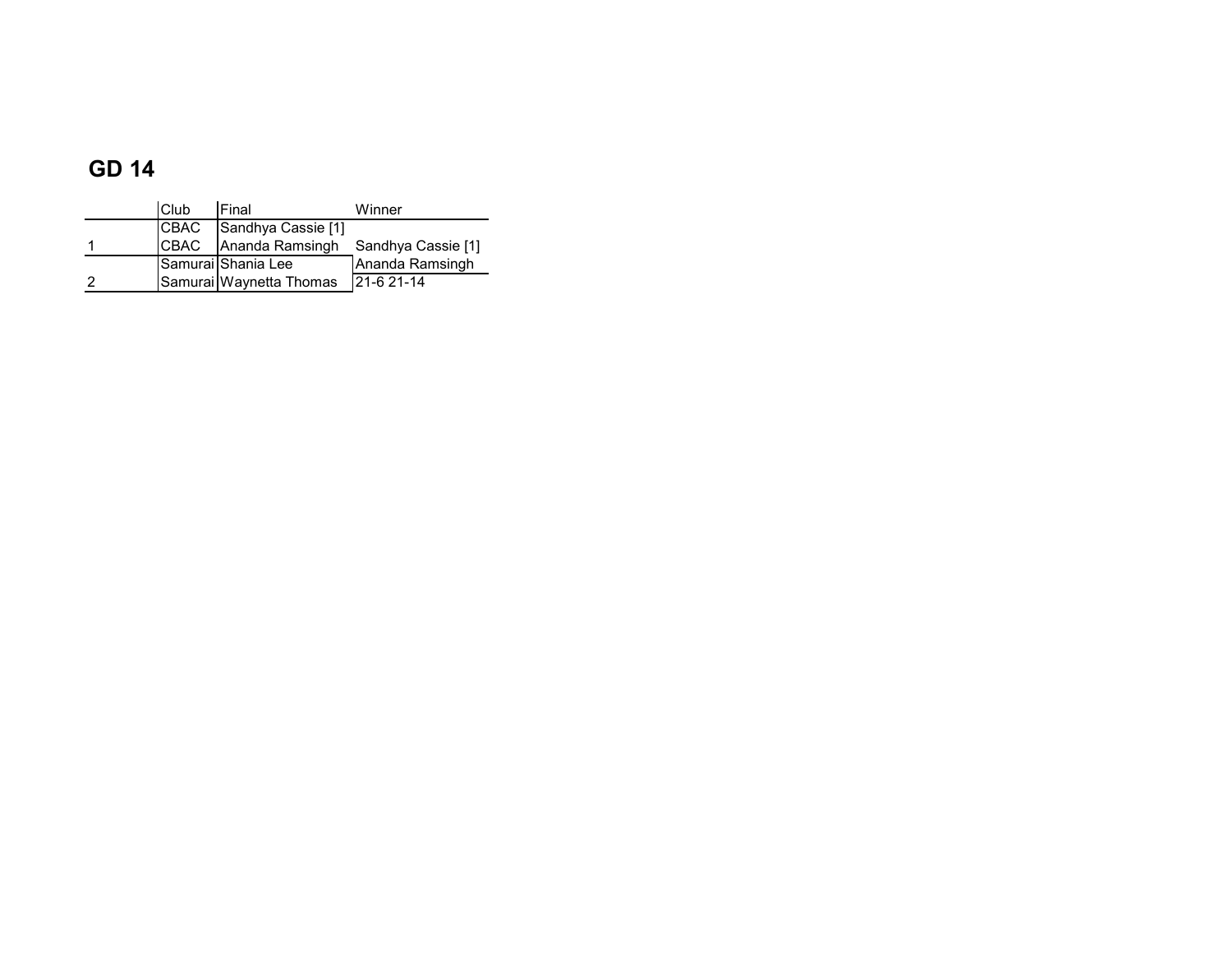|   | Club        | Quarterfinals                   | Semifinals                       | Final                              | Winner                            |
|---|-------------|---------------------------------|----------------------------------|------------------------------------|-----------------------------------|
|   | Cristars    | Jerome Charles [1]              |                                  |                                    |                                   |
| 2 | <b>CBAC</b> | Arion Lal                       | Jerome Charles [1]<br>21-7 21-11 |                                    |                                   |
| 3 | Samurai     | Mc Kenzie Legen                 |                                  | Jerome Charles [1]<br>21-10 21-15  |                                   |
| 4 |             | Shuttle Force IJoshua Smith     | Joshua Smith<br>21-10 21-15      |                                    |                                   |
| 5 | <b>CBAC</b> | Aleem Ali                       |                                  |                                    | Jerome Charles [1]<br>21-10 21-19 |
| 6 |             | Shuttle Force Brandon Khillawan | Aleem Ali<br>21-16 14-21 21-16   |                                    |                                   |
|   |             | Mikael Joachim                  |                                  | Renaldo Sinanan [2]<br>21-12 21-15 |                                   |
| 8 | <b>FMT</b>  | Renaldo Sinanan [2] 21-9 21-5   | Renaldo Sinanan [2]              |                                    |                                   |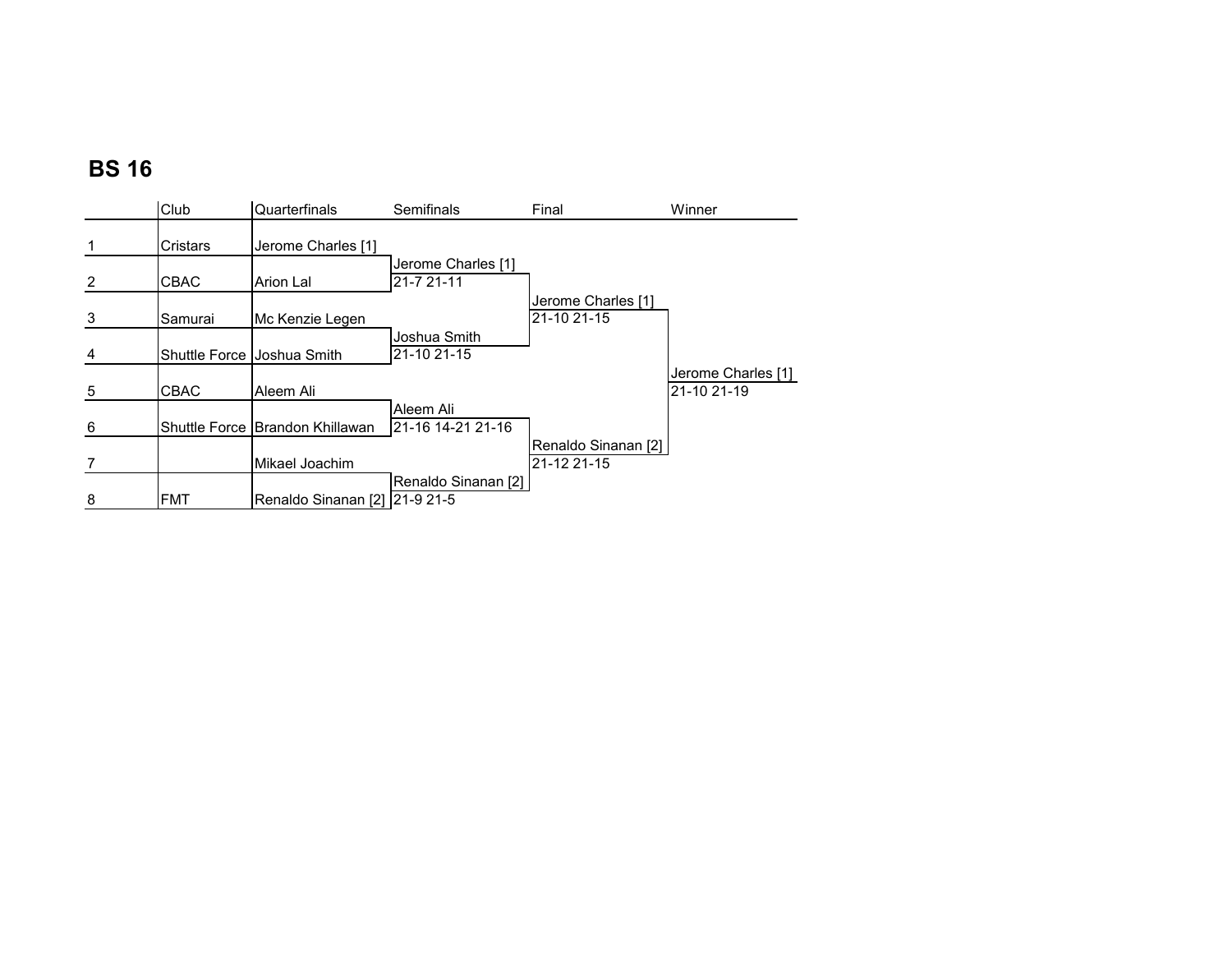|   | Club                 | Quarterfinals                | Semifinals                        | Final                                | Winner                          |
|---|----------------------|------------------------------|-----------------------------------|--------------------------------------|---------------------------------|
|   | <b>Shuttle Force</b> | Jada Renales [1]             |                                   |                                      |                                 |
| 2 |                      | Bye 1                        | Jada Renales [1]                  |                                      |                                 |
| 3 | Cristars             | Tanya Rampersad              |                                   | Jada Renales [1]<br>21-18 21-17      |                                 |
| 4 |                      | Shuttle Force Shalom Fraser  | Tanya Rampersad<br>21-0 21-2      |                                      |                                 |
| 5 | Cristars             | <b>Tiffany Rampersad</b>     |                                   |                                      | Jada Renales [1]<br>21-11 22-20 |
| 6 |                      | Shuttle Force Ralitsa Wong   | Ralitsa Wong<br>23-21 14-21 21-12 |                                      |                                 |
|   |                      | Bye 2                        |                                   | Brittney Mohammed [2]<br>21-11 21-11 |                                 |
| 8 | Cristars             | <b>Brittney Mohammed [2]</b> | Brittney Mohammed [2]             |                                      |                                 |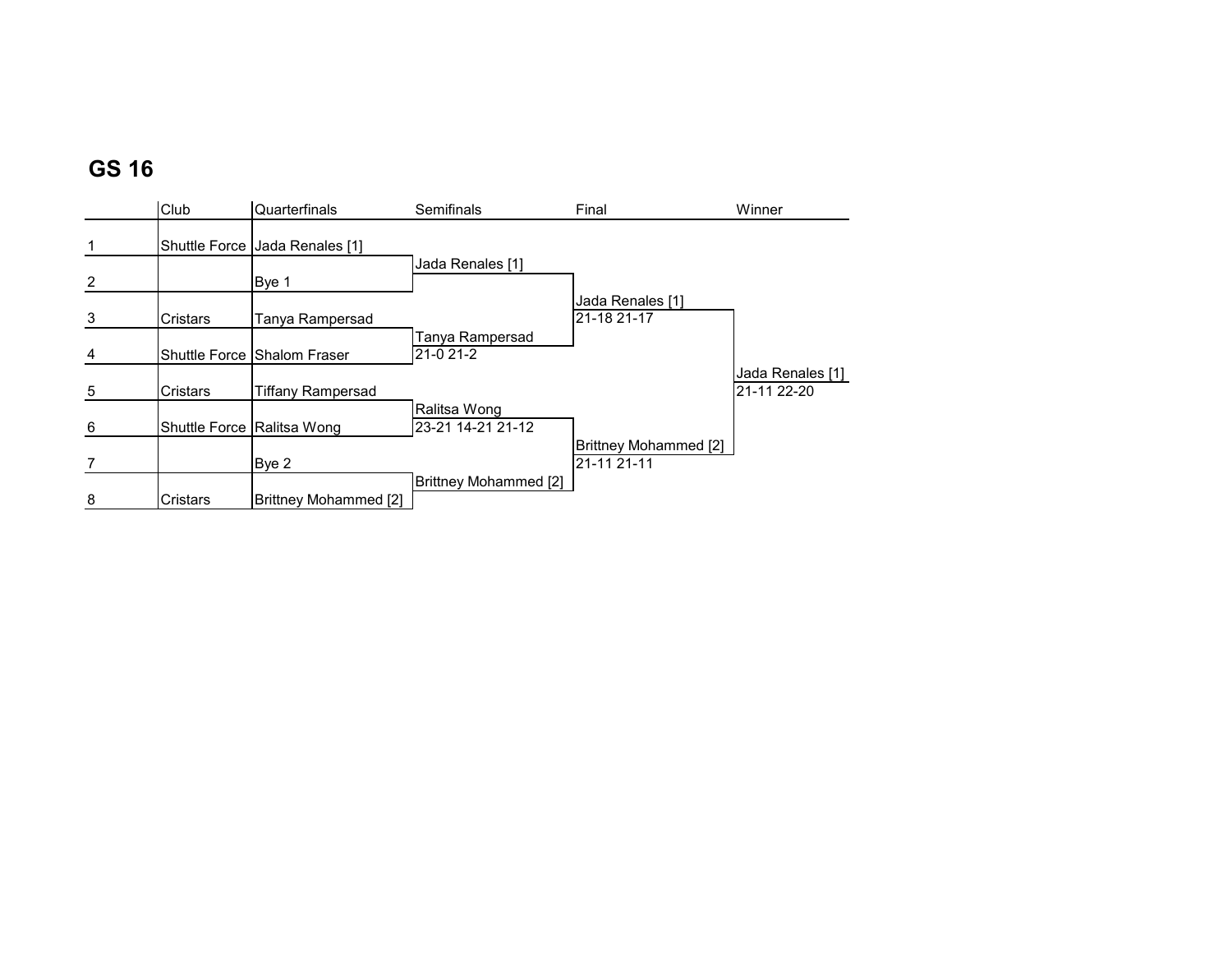# **XD 16**

|    | Club                          |                              |                  |                                   |                                   |    |
|----|-------------------------------|------------------------------|------------------|-----------------------------------|-----------------------------------|----|
|    | Cristars                      | <b>Brittney Mohammed [1]</b> |                  |                                   |                                   |    |
|    | CBAC                          | Aleem Ali                    |                  |                                   | 22-20 15-21 9-21 21-14 20-22 21-6 |    |
|    | <b>Shuttle Force</b>          | Jada Renales                 |                  |                                   |                                   |    |
| 2  | FMT                           | Renaldo Sinanan              | 20-22 21-15 21-9 |                                   | 14-21 21-8 21-18                  |    |
|    | <b>Shuttle Force</b>          | Ralitsa Wong                 |                  |                                   |                                   |    |
| I3 | <b>Shuttle Force</b>          | Brandon Khillawan            |                  | 14-21 22-20 6-21 21-14 8-21 18-21 |                                   |    |
|    | Standings                     | Pts                          | G+               | G-                                | P+                                | Р- |
|    | Jada RenalesRenaldo Sinanan   | 2                            |                  |                                   | 118                               | 93 |
|    |                               |                              |                  |                                   |                                   | 10 |
| 2  | Brittney MohammedAleem Ali    |                              |                  |                                   | 108                               |    |
|    |                               |                              |                  |                                   |                                   |    |
| 3  | Ralitsa WongBrandon Khillawan | - 0                          |                  |                                   | 89                                |    |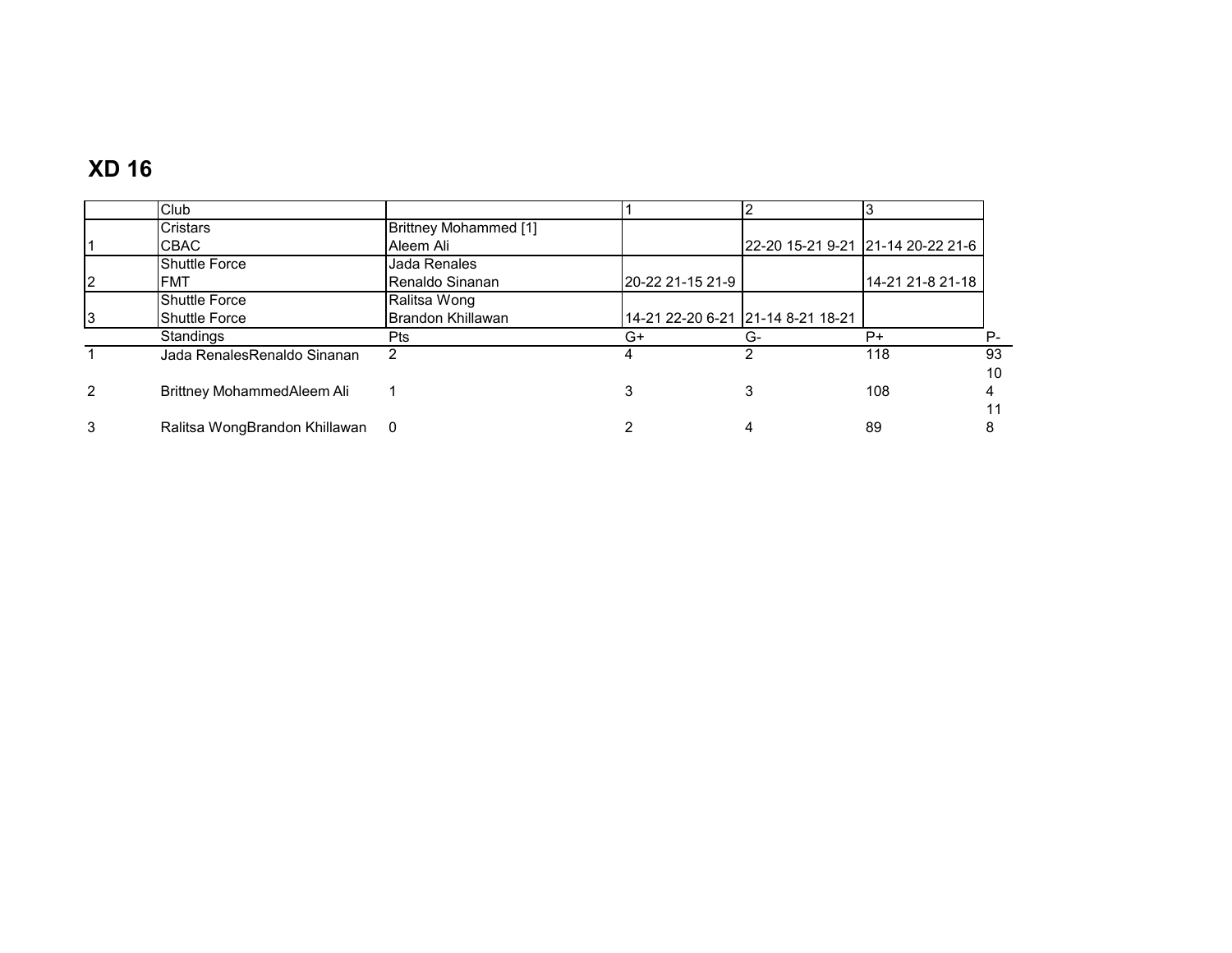### **BD 16**

|   | Club                        | Semifinals            | Final              | Winner        |
|---|-----------------------------|-----------------------|--------------------|---------------|
|   | <b>Cristars</b>             | Jerome Charles [1]    |                    |               |
|   | Cristars                    | Ihsaan Furlonge       | Jerome Charles [1] |               |
|   | Samurai                     | Mc Kenzie Legen       | Ihsaan Furlonge    |               |
| 2 | Samurai                     | <b>Brandon Graham</b> | 21-8 21-7          | Arion Lal [2] |
|   | Shuttle Force IJoshua Smith |                       |                    | Aleem Ali     |
| 3 | <b>FMT</b>                  | Renaldo Sinanan       | Arion Lal [2]      | 21-17 21-12   |
|   | <b>CBAC</b>                 | Arion Lal [2]         | Aleem Ali          |               |
| 4 | <b>CBAC</b>                 | Aleem Ali             | 21-14 21-17        |               |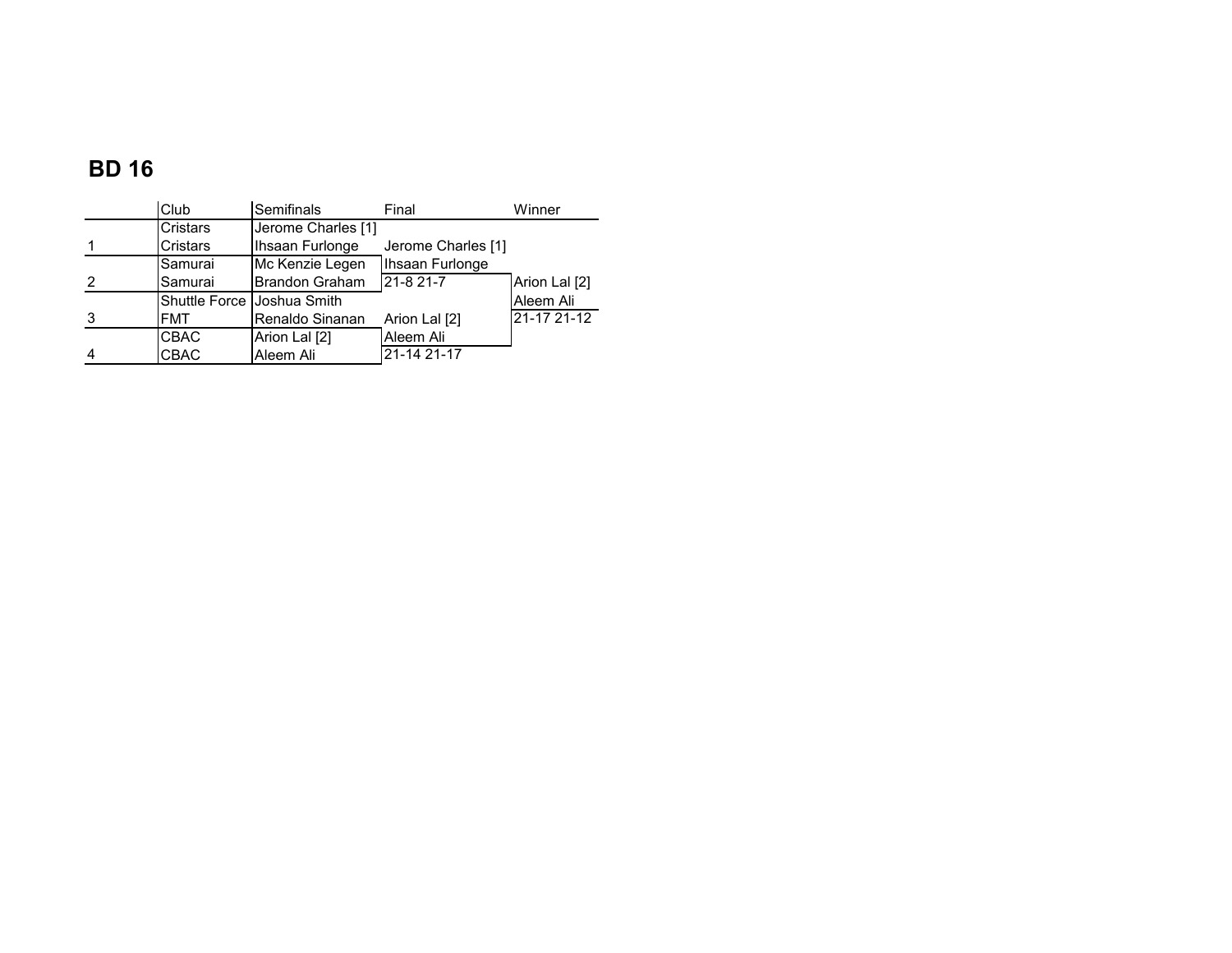### **GD 16**

|                | Club                             |                          |           |                         |             |       |
|----------------|----------------------------------|--------------------------|-----------|-------------------------|-------------|-------|
|                | <b>Shuttle Force</b>             | Ralitsa Wong [1]         |           |                         |             |       |
|                | <b>Shuttle Force</b>             | Jada Renales             |           | 21-7 21-9               | 21-17 21-11 |       |
|                | <b>Shuttle Force</b>             | <b>Shalom Fraser</b>     |           |                         |             |       |
| 2              | Sangre Grande Govt Secondary     | Curtisha Cudjoe          | 7-21 9-21 |                         | 13-21 12-21 |       |
|                | <b>Cristars</b>                  | <b>Tiffany Rampersad</b> |           |                         |             |       |
| 3              | <b>Cristars</b>                  | Tanya Rampersad          |           | 17-21 11-21 21-13 21-12 |             |       |
|                | Standings                        | <b>Pts</b>               | G+        | G-                      | $P+$        | $P -$ |
|                |                                  |                          |           |                         |             | 4     |
|                | Ralitsa WongJada Renales         |                          | 4         | 0                       | 84          |       |
|                |                                  |                          |           |                         |             | 6     |
| $\overline{2}$ | Tiffany RampersadTanya Rampersad |                          | 2         | 2                       | 70          |       |
|                |                                  |                          |           |                         |             | 8     |
| 3              | Shalom FraserCurtisha Cudjoe     |                          | 0         |                         | 41          |       |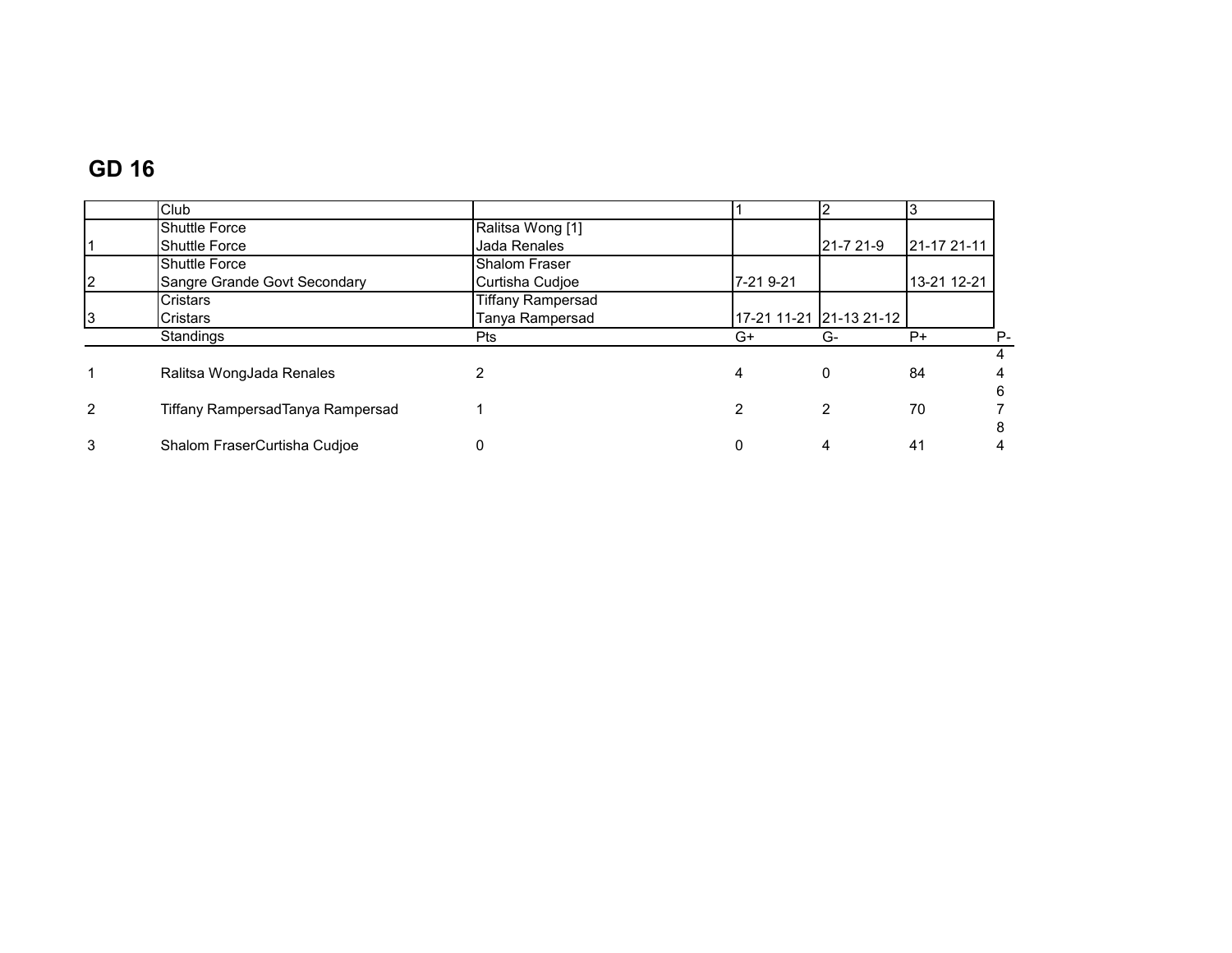|   | Club                       | Quarterfinals                  | Semifinals                         | Final                                  | Winner                      |
|---|----------------------------|--------------------------------|------------------------------------|----------------------------------------|-----------------------------|
|   | Shuttle Force Will Lee [1] |                                |                                    |                                        |                             |
| 2 |                            | Bye 1                          | Will Lee [1]                       |                                        |                             |
| 3 | Cristars                   | Raphael Kelly                  |                                    | Will Lee [1]<br>21-8 21-11             |                             |
| 4 |                            | Shuttle Force Joshua Smith     | Raphael Kelly<br>15-21 21-19 21-14 |                                        |                             |
| 5 |                            | Shuttle Force Adrian Nicholson |                                    |                                        | Will Lee [1]<br>21-13 21-19 |
| 6 | <b>FMT</b>                 | Renaldo Sinanan                | Adrian Nicholson<br>21-14 21-14    |                                        |                             |
|   |                            | Bye 2                          |                                    | Sheraz Nabbie [2]<br>18-21 21-10 21-13 |                             |
| 8 | Cristars                   | Sheraz Nabbie [2]              | Sheraz Nabbie [2]                  |                                        |                             |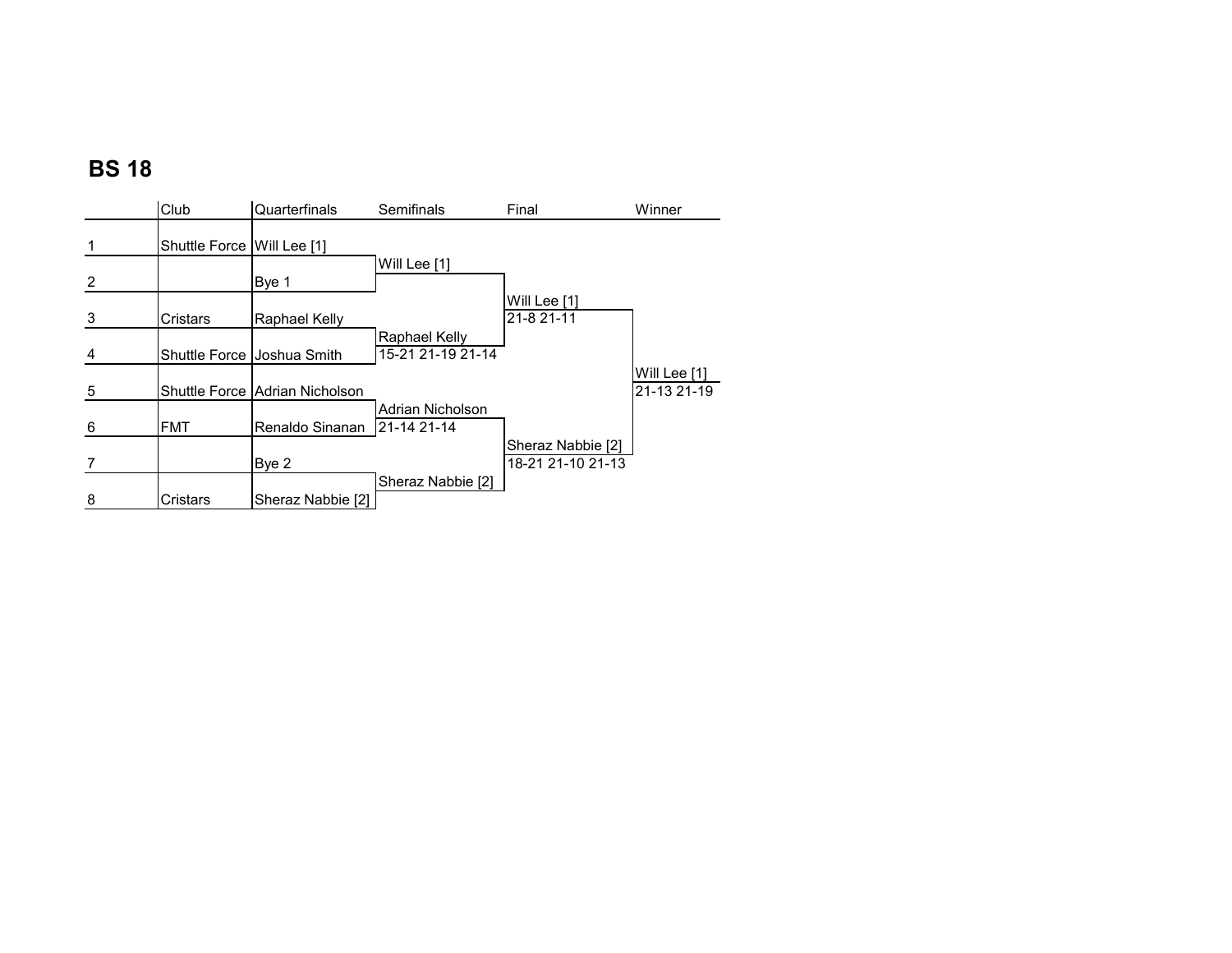|                | Club       | Semifinals                     | Final                 | Winner                |
|----------------|------------|--------------------------------|-----------------------|-----------------------|
|                |            |                                |                       |                       |
|                |            | Cristars Kristi Reno-Singh [1] |                       |                       |
|                |            |                                | Kristi Reno-Singh [1] |                       |
| 2              |            | Cristars IXadelle Mohess       | 21-9 21-2             |                       |
|                |            |                                |                       | Kristi Reno-Singh [1] |
| 3              | <b>FMT</b> | Tishana Thomas                 |                       | 21-4 21-2             |
|                |            |                                | Ashisha Persad [2]    |                       |
| $\overline{4}$ |            | Cristars Ashisha Persad [2]    | 18-21 21-14 21-14     |                       |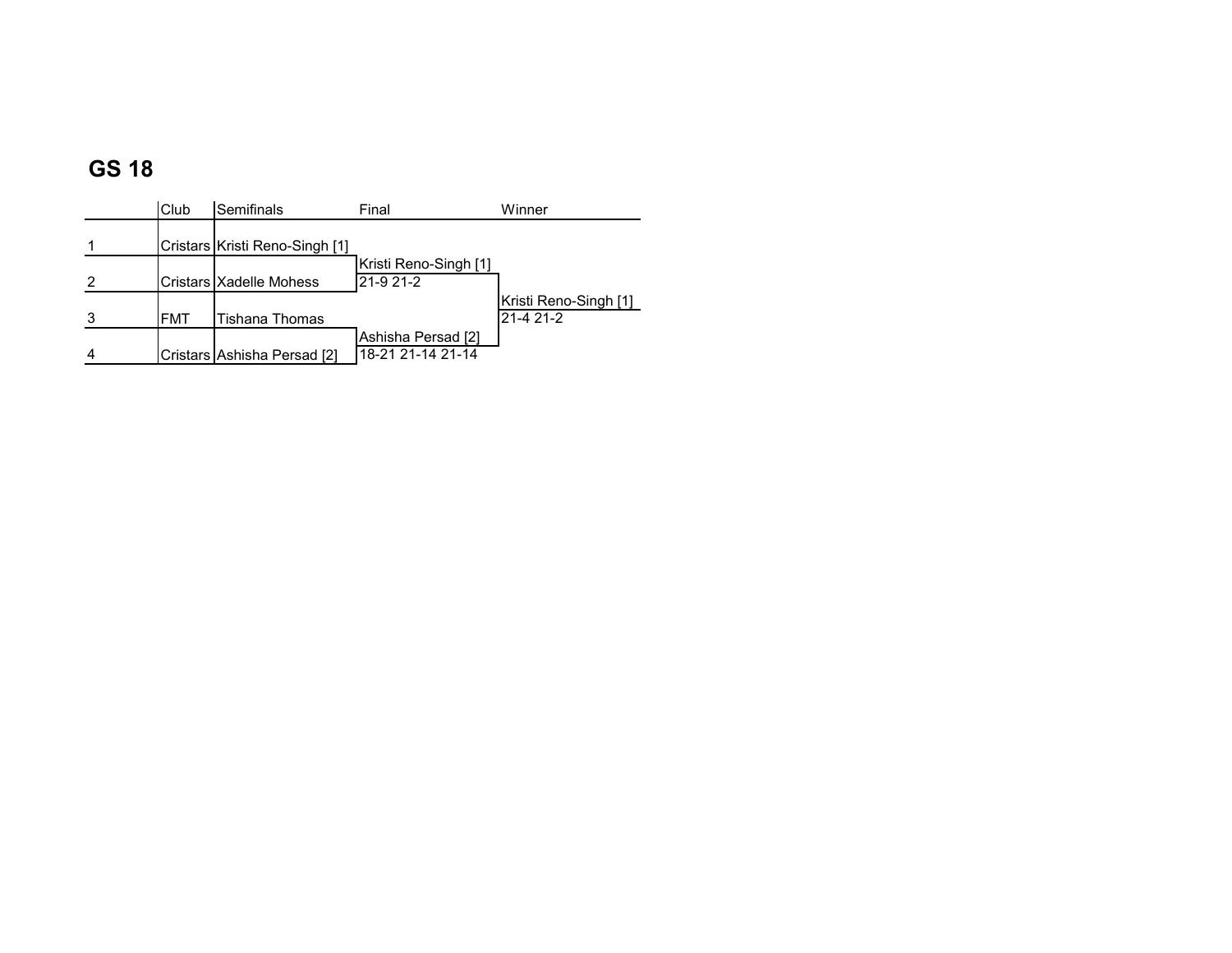# **XD 18**

|                | Club                       | Semifinals                     | Final                 | Winner           |
|----------------|----------------------------|--------------------------------|-----------------------|------------------|
|                |                            | Shuttle Force Jada Renales [1] |                       |                  |
|                | Shuttle Force Will Lee     |                                | Jada Renales [1]      |                  |
|                | Cristars                   | <b>Xadelle Mohess</b>          | Will Lee              |                  |
| 2              | Cristars                   | Raphael Kelly                  | 21-8 21-6             | Jada Renales [1] |
|                | Shuttle Force Ralitsa Wong |                                |                       | Will Lee         |
| 3              |                            | Shuttle Force Adrian Nicholson | Kristi Reno-Singh [2] | 23-21 23-21      |
|                | Cristars                   | Kristi Reno-Singh [2]          | <b>Sheraz Nabbie</b>  |                  |
| $\overline{4}$ | Cristars                   | Sheraz Nabbie                  | 21-15 21-13           |                  |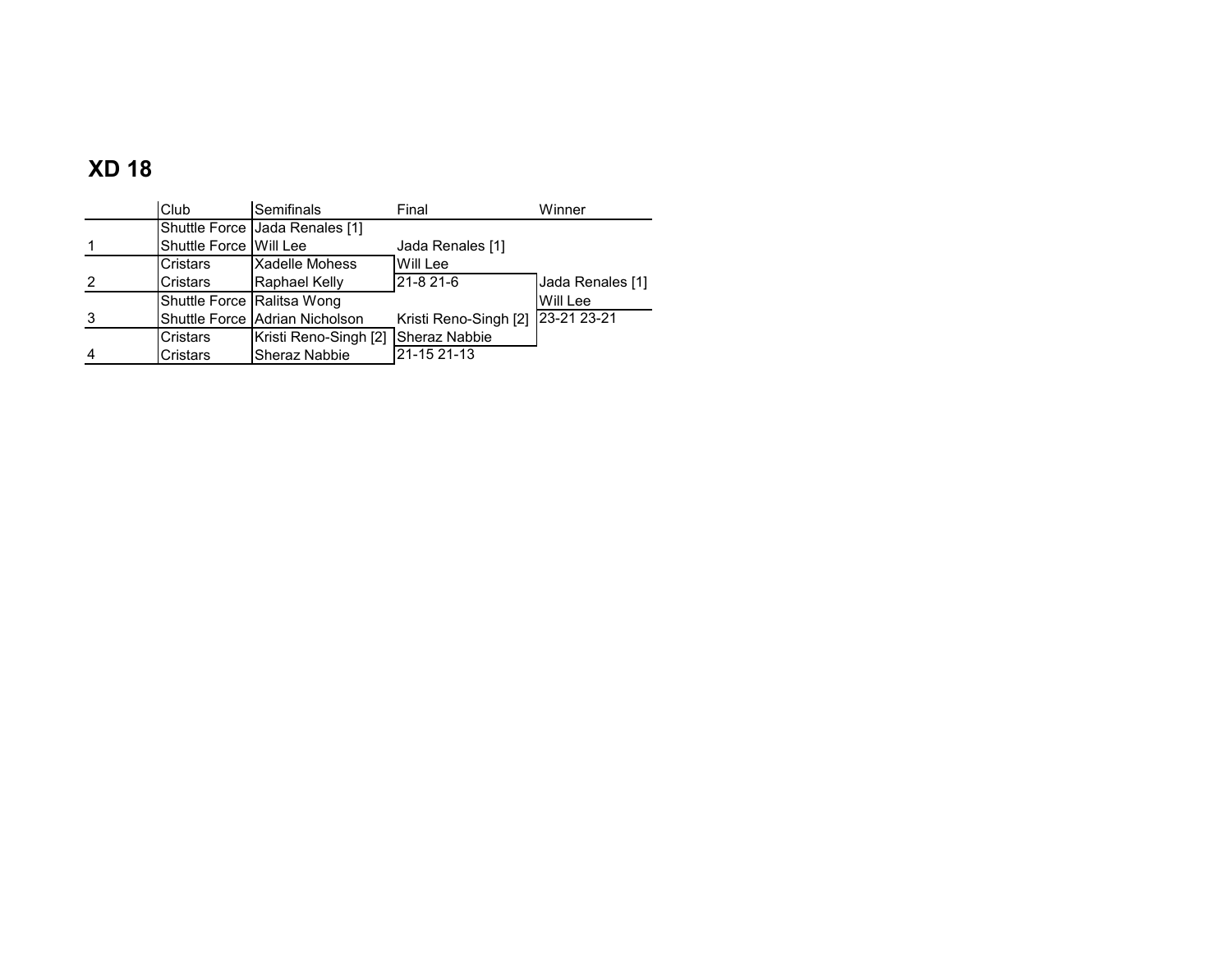### **BD 18**

| Club                   | <b>IFinal</b>                      | Winner               |
|------------------------|------------------------------------|----------------------|
|                        | Shuttle Force Adrian Nicholson [1] |                      |
| Shuttle Force Will Lee |                                    | Adrian Nicholson [1] |
| <b>Cristars</b>        | Raphael Kelly                      | Will Lee             |
| <b>Cristars</b>        | Sheraz Nabbie                      | 21-11 21-16          |